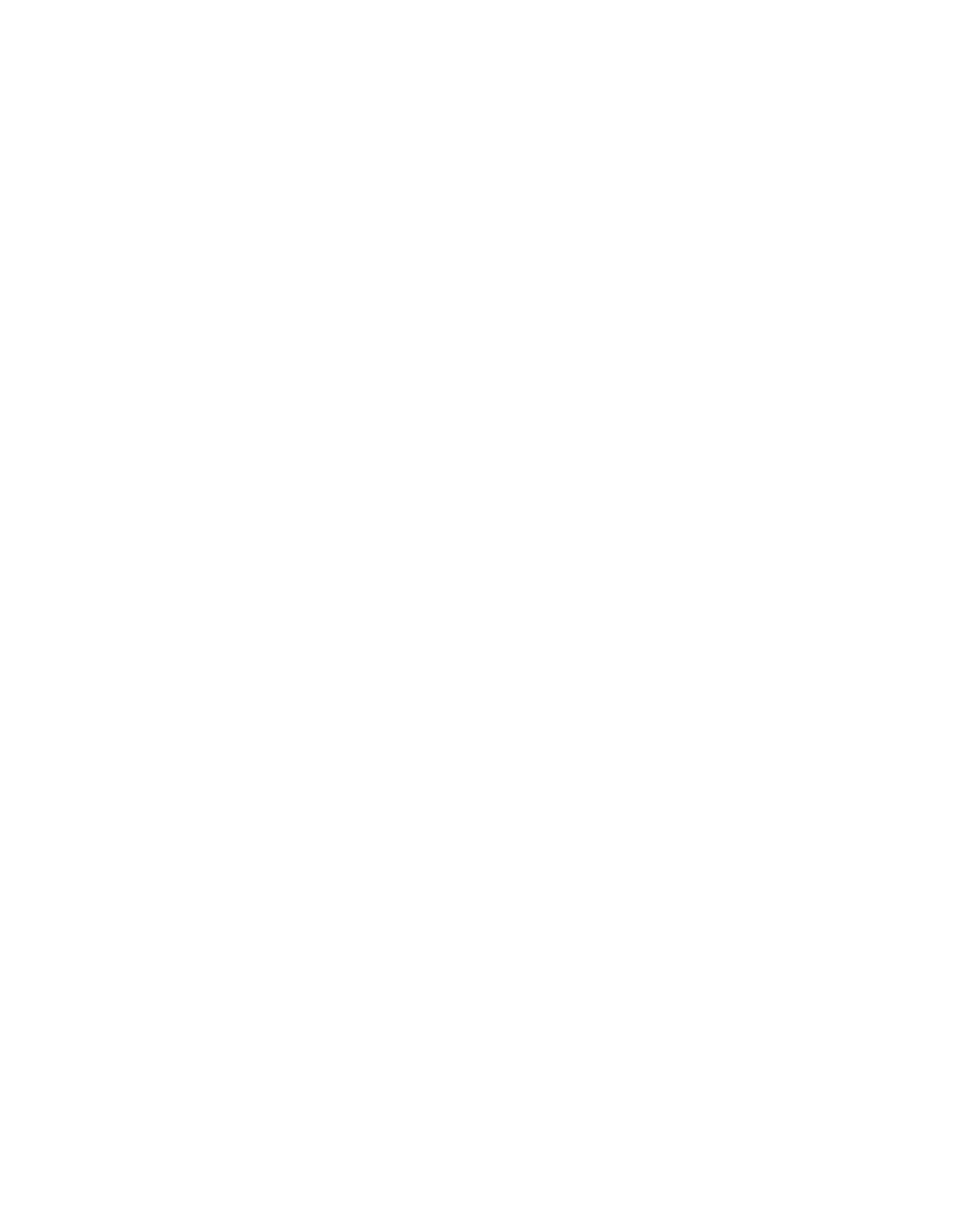## **Next Season is set to start on or around Mid June Get your Team signed up today!!**

| <b>STANDINGS</b>  |       |               |                           |                  |  |  |  |
|-------------------|-------|---------------|---------------------------|------------------|--|--|--|
| <b>Team Name</b>  | Win   | Loss          | <b>Point Differential</b> | <b>Winning %</b> |  |  |  |
| Dr. D             | 5     | 0             | 149                       | 100%             |  |  |  |
| Our next loss     | 4.5   | 1.5           | 51                        | 75%              |  |  |  |
| Schledt           | 3.5   | 1.5           | 71                        | 70%              |  |  |  |
| <b>Fools Gold</b> | 3     | 3             | 31                        | 50%              |  |  |  |
| <b>CATS</b>       | 1     | 5             | $-143$                    | 17%              |  |  |  |
| FUN!!             | 0     | 6             | $-95$                     | 0%               |  |  |  |
| Team              | PPG.  | Opponent PPG. | Avg. Margin               | O Rank           |  |  |  |
| Dr. D             | 114.8 | 86.5          | 28.25                     | $\mathbf{1}$     |  |  |  |
| Our next loss     | 104.0 | 82.3          | 21.75                     | $\overline{2}$   |  |  |  |
| <b>Fools Gold</b> | 95.5  | 84.0          | 11.50                     | 4                |  |  |  |
| FUN!!             | 93.6  | 112.2         | $-18.60$                  | 3                |  |  |  |
| Schledt           | 80.3  | 80.3          | 0.00                      | 5                |  |  |  |
| <b>CATS</b>       | 76.0  | 101.0         | $-25.00$                  | 6                |  |  |  |
| Team              |       | Opponent PPG. |                           | D Rank           |  |  |  |
| Schledt           |       | 80.3          |                           | 1                |  |  |  |
| Our next loss     |       | 82.3          |                           | 2                |  |  |  |
| <b>Fools Gold</b> |       | 84.0          |                           | 3                |  |  |  |
| Dr. D             |       | 86.5          |                           | 4                |  |  |  |
| <b>CATS</b>       |       | 101.0         |                           | 5                |  |  |  |
| FUN!!             |       | 112.2         |                           | 6                |  |  |  |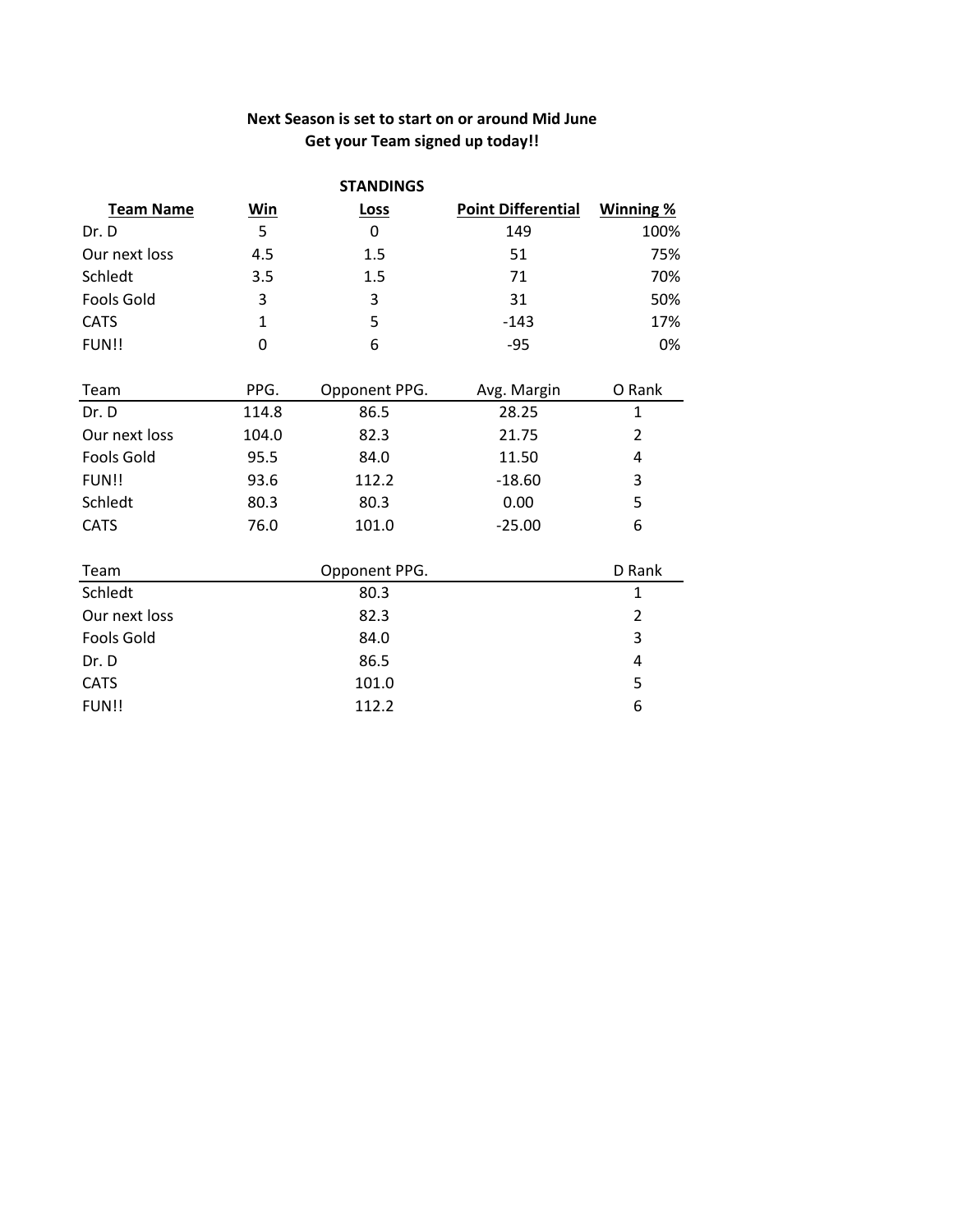| Rank           | Name         | Points scored (scores might not be 100% accurate)<br>Team | Point total    |
|----------------|--------------|-----------------------------------------------------------|----------------|
| $\mathbf{1}$   | Diamond      | FUN!!                                                     | 417            |
| $\overline{2}$ | Lucas        | <b>Our Next Loss</b>                                      | 252            |
| 3              | Austin       | <b>Fools Gold</b>                                         | 219            |
| 4              | Will         | Dr. D                                                     | 173            |
| 5              | Tray         | Dr. D                                                     | 153            |
| 6              | Ryan         | Schledt                                                   | 122            |
| 7              | Matt         | Dr. D                                                     | 120            |
| 8              | Jason        | <b>CATS</b>                                               | 118            |
| 9              | Curt         | Our Next Loss                                             | 115            |
| 10             | Gill         | <b>CATS</b>                                               | 112            |
| 11             | Morgan       | <b>Our Next Loss</b>                                      | 97             |
| 12             | Karter       | Schledt                                                   | 85             |
| 13             | Dave         | <b>Fools Gold</b>                                         | 82             |
| 14             | Cole         | <b>CATS</b>                                               | 81             |
| 15             | Sean         | Schledt                                                   | 79             |
| 16             | Austin       | Dr. D                                                     | 78             |
| 17             | Elizabeth    | <b>CATS</b>                                               | 71             |
| 18             | Dylan        | <b>Fools Gold</b>                                         | 65             |
| 19             | <b>Brody</b> | Schledt                                                   | 64             |
| 20             | Gabe         | <b>Fools Gold</b>                                         | 50             |
| 21             | Kimberly     | FUN!!                                                     | 48             |
| 22             | Carson       | <b>Fools Gold</b>                                         | 43             |
| 23             | Aaron        | Our Next Loss                                             | 38             |
| 24             | Ariah        | <b>CATS</b>                                               | 37             |
| 25             | Sheri*       | <b>Fools Gold</b>                                         | 32             |
| 26             | Gill*        | <b>Fools Gold</b>                                         | 31             |
| 27             | Will*        | <b>Fools Gold</b>                                         | 31             |
| 28             | Ryan*        | <b>Our Next Loss</b>                                      | 28             |
| 29             | Jenaya       | FUN!!                                                     | 26             |
| 30             | Todd         | Dr. D                                                     | 25             |
| 31             | Tray*        | Schledt                                                   | 21             |
| 32             | Jason*       | Our Next Loss                                             | 21             |
| 33             | Josh*        | Schledt                                                   | 20             |
| 34             | Cole*        | Fools Gold                                                | 18             |
| 35             | Brian*       | FUN!!                                                     | 17             |
| 36             | Olivia       | FUN!!                                                     | 13             |
| 37             | Austin*      | Schledt                                                   | 12             |
| 38             | Josh*        | <b>CATS</b>                                               | 10             |
| 39             | Jason*       | Fools Gold                                                | 9              |
| 40             | Kamea        | FUN!!                                                     | 8              |
| 41             | Quintin      | Schledt                                                   | 6              |
| 42             | Ariah        | Our Next Loss                                             | 4              |
| 43             | Elizabeth    | Our Next Loss                                             | $\overline{2}$ |
| 44             | Dallas       | <b>CATS</b>                                               | $\overline{2}$ |
|                |              |                                                           |                |